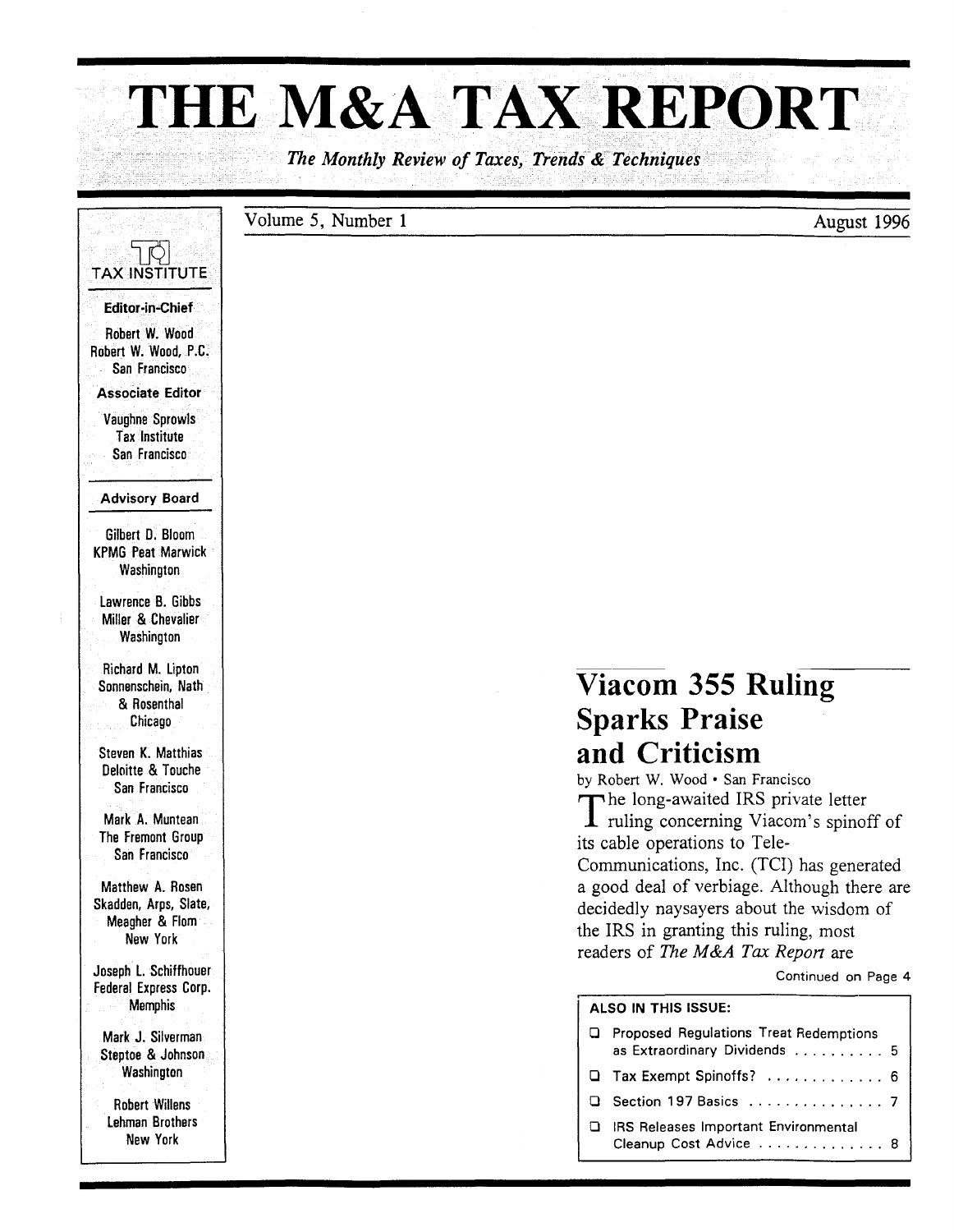#### VIACOM 355 RULING Continued from Page 1

probably applauding the grant of the ruling.

'Jiven how large a transaction this is, and how difficult even relatively more modest Section 355 'rulings can be to obtain, it is worth noting precisely what was involved in this now blessed transaction. (The transaction is scheduled to close this month.)

#### Big Deal

The peripatetic Sumner Redstone owns 25% of the stock of Viacom through his company, National Amusements, Inc. The other 75% of the Viacom stock is publicly held. Viacom, in turn, operates a number of businesses through a subsidiary known as Viacom International, Inc. ("International"). The businesses operated by International are at least five years old, and include the cable business. International, in turn, holds a second-tier subsidiary. The basic structure of the transaction is as follows:

International will retain its cable business, but contribute all of its other businesses to the secondtier subsidiary. International will then borrow \$1.7 billion from banks, and contribute the loan proceeds also to the second-tier subsidiary. The second-tier

#### 1996 CUMULATIVE SUPPLEMENT TO TAXATION OF DAMAGE AWARDS AND SETTLEMENT PAYMENTS . by Robert W. Wood

The past year has wrought great changes in this area of tax law. Coverage includes the Supreme Court's decision in *Commissioner v. Schleier,* IRS' release of Notice 95-45, treatment of attorneys' fees, new case law on tax issues arising in divorce, and pending legislation that could impact emotional distress torts.

If you have the main volume and have not received your 1996 Cumulative Supplement, let us know. If you need the main volume with the current supplementation in your library, order now! 500 pages casebound treatise with 250 page softbound 1996 Supplement. Main volume and supplement \$119. Add \$10 shipping and handling to all orders, \$10.12 sales tax to California orders.

#### TAX INSTITUTE 235 Montgomery Street #972 San Francisco, CA 94104 (800) 852-5515 Fax (415) 834-1888

subsidiary, though, will assume another \$1.7 billion of International's liabilities (other than the \$1.7 billion in recent borrowing). International will distribute the shares of the second-tier subsidiary to Viacom as its parent. The recently issued private letter ruling determines that this distribution of stock by International to its parent Viacom will be tax-free under Section 355.

Then, Viacom will recapitalize International to provide for a second class of common stock. The first class of common will automatically convert to preferred when the second class is issued to TCI. In a dutch auction procedure, Viacom is to offer to exchange all of International's first class of common for Viacom shares. The Sumner Redstone entity will not participate in this exchange. However, if enough other shareholders do participate, all of International's first class of common is to be distributed to them. As a result, Viacom would own no more of that class of stock.

After this exchange offer is completed, TCI will then contribute \$350 million to International in exchange for all of International's second class of common stock. International will remain legally responsible for its \$1.7 billion in debt, but it can certainly be argued that the loan nominally held by International was borrowed on TCI's credit (and was evidently negotiated by TCI).

If the exchange offer does not occur, International will be unable to draw down the loan proceeds. Plus, International's first class of common would convert to nonvoting preferred (thus leaving he holders of the second class of common with voting control). The issuer has the option to pay dividends on the preferred either in cash or in TCI shares. The preferred will be exchangeable for TCI common at the holder's option beginning after five years.

Furthermore, the preferred will be callable for cash or for TCI shares (at the option of the issuer) after five years. The preferred will be subject to a mandatory redemption for cash or TCI shares (at the issuer's option) after ten years. It appears, therefore, that eventually the exchanging shareholders will all have either cash or TCI shares.

The Viacom second distribution is also covered by Continued on Page 5